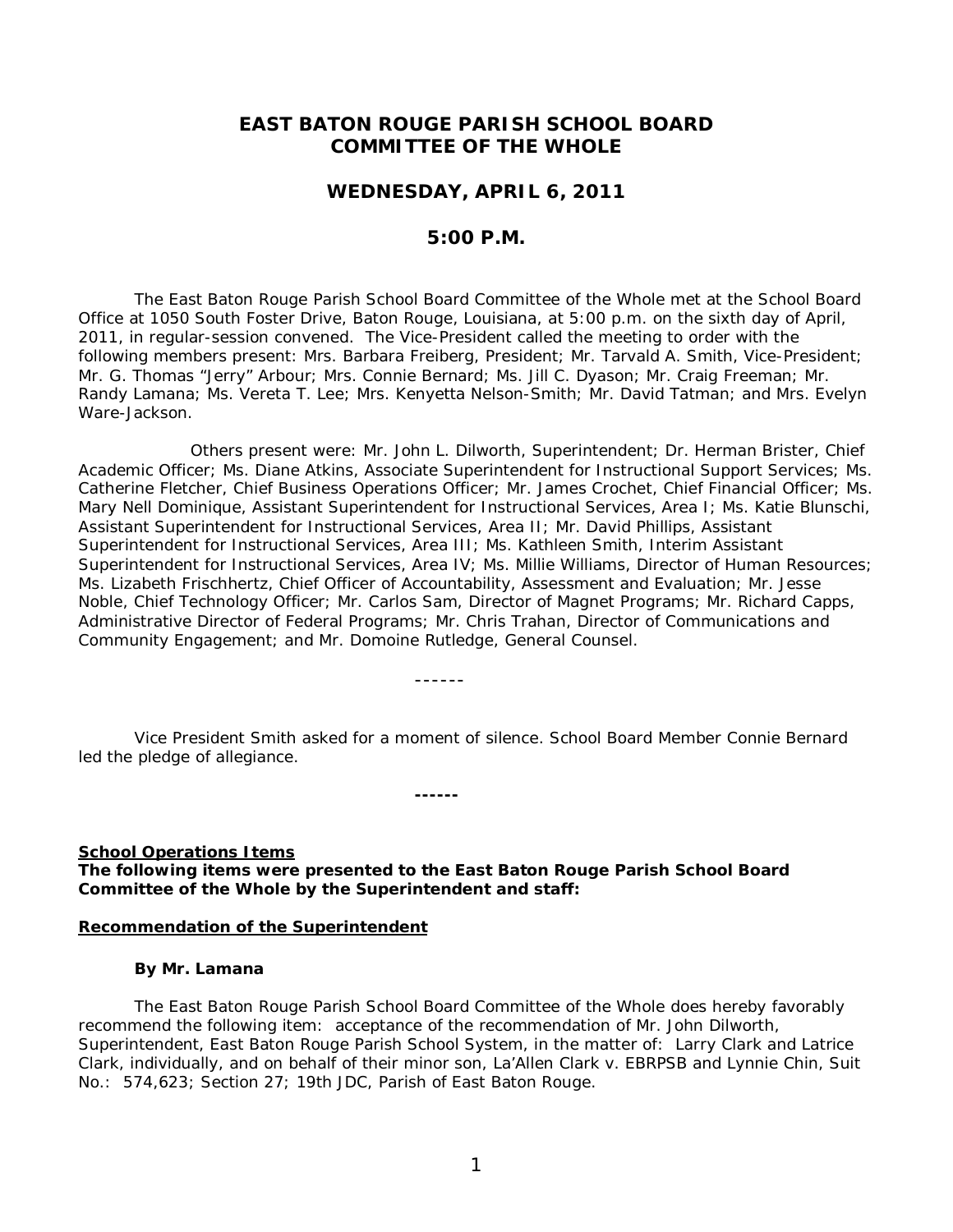## **Seconded by Mr. Arbour**

#### **Favorably recommended by a vote of the members present. (Ms. Dyason was absent.)**

**------**

#### **Recommendation of General Counsel**

#### **By Mr. Arbour**

The East Baton Rouge Parish School Board Committee of the Whole does hereby favorably recommend the following item: acceptance of the recommendation of Mr. Domoine Rutledge, General Counsel, East Baton Rouge Parish School System, in the matter of: Raby, et al v. Robertson, Perkins, and EBRPSB; Docket No.: 576,347; Section 24; 19th JDC.

#### **Seconded by Mrs. Dyason**

**Favorably recommended by a vote of the members present. (Ms. Dyason was absent.)**

**------------**

## **Recommendation of the Architect Selection Committee**

#### **By Mr. Freeman**

The East Baton Rouge Parish School Board Committee of the Whole does hereby favorably recommend the following item: approval of the recommendation of the Architect Selection Committee of Remson, Haley, Herpin Architects and APAC for Architectural Design Consulting Services for the New Progress Elementary School Project.

#### **Seconded by Mr. Lamana**

#### **The vote on the motion was as follows:**

| Yeas: $(9)$ | Mr. Arbour, Mrs. Bernard, Mr. Freeman, Mrs. Freiberg, Mr.  |
|-------------|------------------------------------------------------------|
|             | Lamana, Mrs. Nelson-Smith, Mr. Smith, Mr. Tatman, and Mrs. |
|             | Ware-Jackson                                               |

**Nays: (0) None**

**Abstained: (1) Ms. Lee**

**Absent: (1) Mrs. Dyason**

**The motion was favorably recommended**.

**------**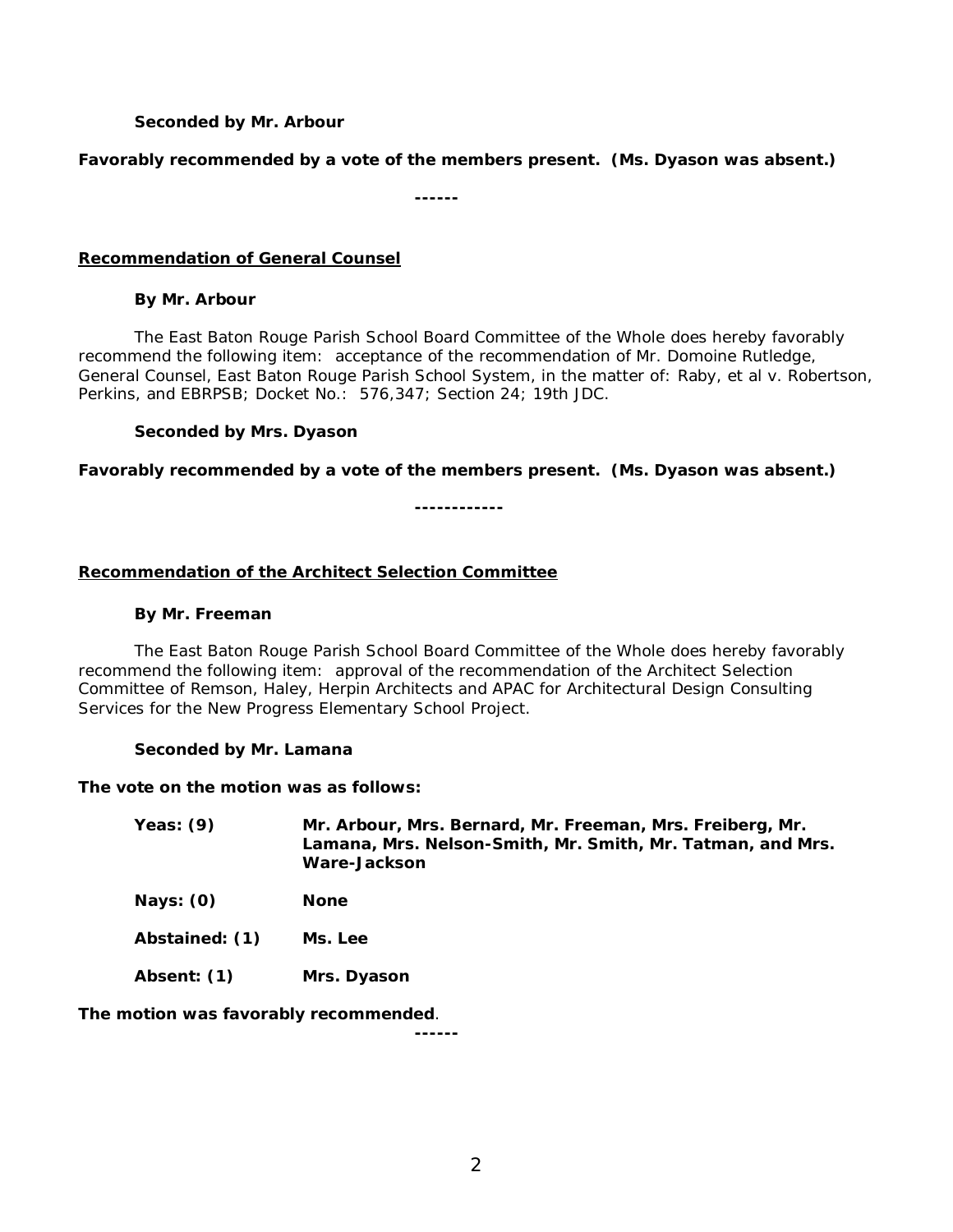## **Recommendation of Staff to Terminate a Lease**

## **By Mr. Lamana**

The East Baton Rouge Parish School Board Committee of the Whole does hereby favorably recommend the following item: authorization of staff's recommendation to terminate the lease with Town South Shopping Center Partnership.

## **Seconded by Mr. Arbour**

## **Favorably recommended by a vote of all the members.**

------

## **Recommendation to Adopt a Resolution**

## **By Mr. Arbour**

The East Baton Rouge Parish School Board Committee of the Whole does hereby favorably recommend the following item: adoption of a Resolution proclaiming April 22, 2011, as "Earth Day."

## **Seconded by Ms. Lee**

## **Favorably recommended by a vote of the members present. (Mr. Tatman was absent.)**

------

## **Finance**

**The following items were presented to the East Baton Rouge Parish School Board Committee of the Whole by the Superintendent and staff:**

## **Recommendation to Amend Agreement**

## **By Mr. Arbour**

The East Baton Rouge Parish School Board Committee of the Whole does hereby favorably recommend the following item:authorization to amend the Education Excellence Fund Investment Agreement.

## **Seconded by Mr. Freeman**

## **Favorably recommended by a vote of all the members.**

------

## **Recommendation to Approve a Contract**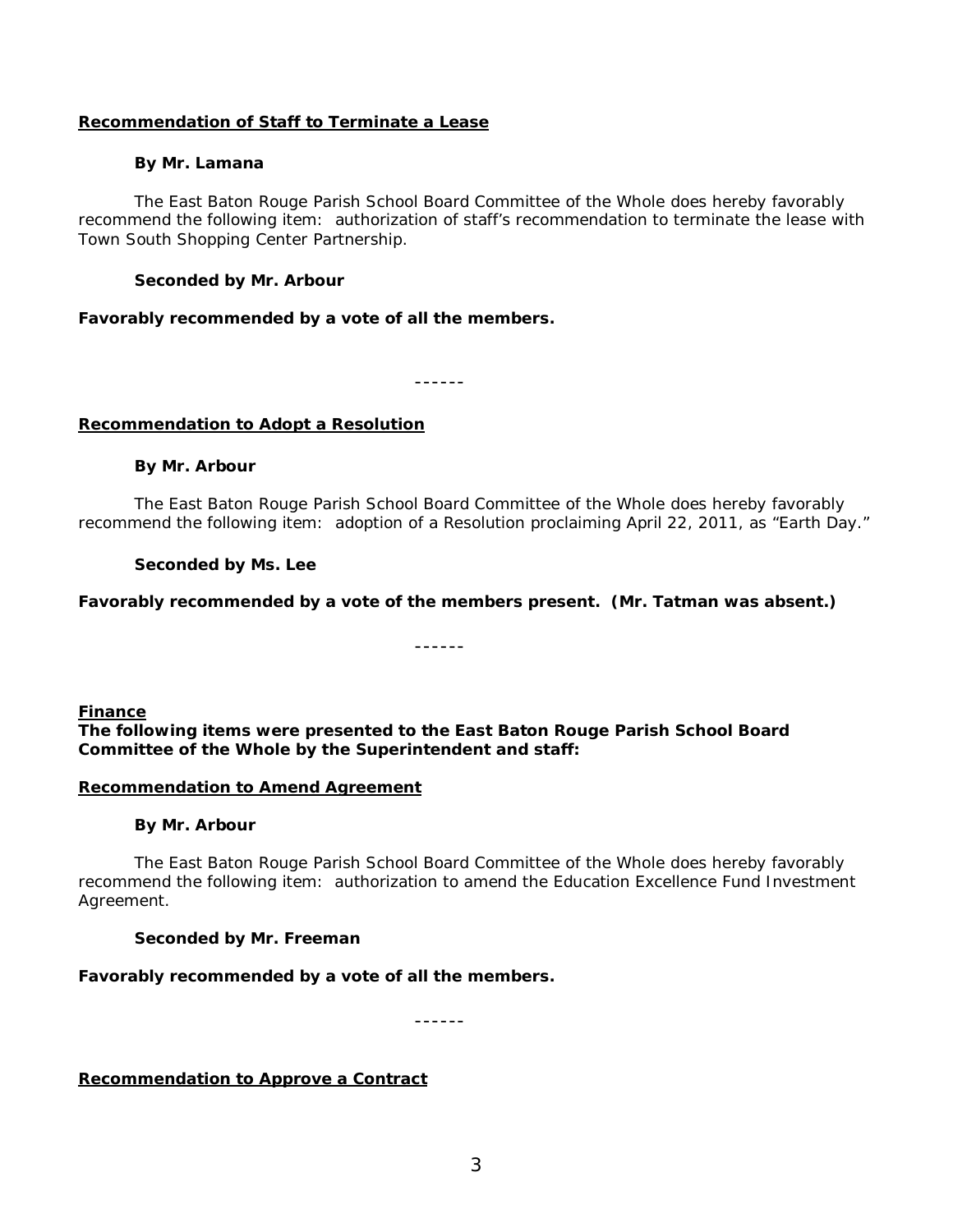#### **By Mrs. Bernard**

The East Baton Rouge Parish School Board Committee of the Whole does hereby favorably recommend the following item:approval of the contract between the East Baton Rouge Parish School Board and Strategic Measurement and Evaluations, Inc.

## **Seconded by Ms. Lee**

**Favorably recommended by a vote of all the members.**

**------**

# **Recommendation to Approve Revised 2010-2011 General Fund Budget**

## **By Mrs. Bernard**

The East Baton Rouge Parish School Board Committee of the Whole does hereby favorably recommend the following item:approval of the Revised 2010-2011 General Fund Budget for the East Baton Rouge Parish School System.

# **Seconded by Mr. Arbour**

# **Favorably recommended by a vote of all the members.**

**------**

# **Recommendation to Approve Proposed 2011-2012 General Fund Budget Reductions**

# **By Mr. Arbour**

The East Baton Rouge Parish School Board Committee of the Whole does hereby refer the following item to the East Baton Rouge Parish School Board without a recommendation: approval of the Proposed 2011-2012 General Fund Budget reductions for the East Baton Rouge Parish School System.

# **Seconded by Mr. Tatman**

**Approved for referral to the Board without a recommendation by a vote of the members present. (Ms. Dyason and Mr. Freeman were absent.)**

**------**

# **Instructional/Pupil Services Items**

**The following items were presented to the East Baton Rouge Parish School Board Committee of the Whole by the Superintendent and staff:**

# **Grants**

**By Mr. Lamana**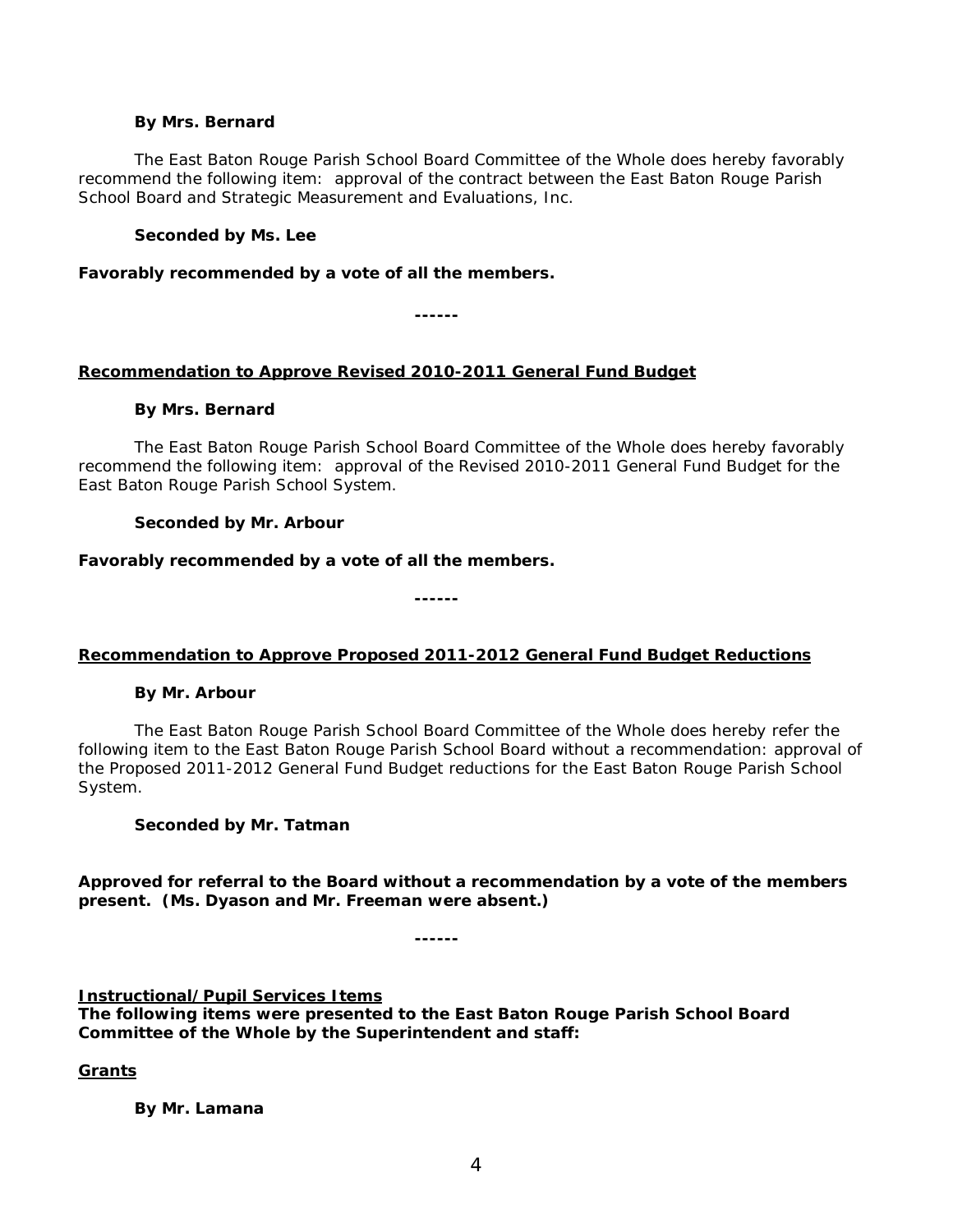The East Baton Rouge Parish School Board Committee of the Whole does hereby favorably recommend the following item: approval of the following grant under \$50,000.00: a) National Action Committee for Minorities in Engineering (NACME) STEM Innovation Grant in the amount of \$2,000.00, (Recipient: Ms. Beatrice Arvie, Engineering/Magnet Coordinator, Scotlandville Magnet High School).

## **Seconded by Mr. Arbour**

## **Favorably recommended by a vote of the members present. (Ms. Dyason and Mr. Freeman were absent.)**

**------**

## **Recommendation to Close the EBR Lab Academy**

#### **By Mr. Lamana**

The East Baton Rouge Parish School Board Committee of the Whole does hereby favorably recommend the following item: approval to close the EBR Lab Academy.

#### **Seconded by Mr. Arbour**

#### **Discussion followed.**

#### **The following substitute motion was made.**

#### **By Mrs. Freiberg**

The East Baton Rouge Parish School Board Committee of the Whole does hereby refer the following item to the East Baton Rouge Parish School Board without a recommendation: approval to close the EBR Lab Academy.

#### **Seconded by Ms. Lee**

**The vote on the substitute motion was as follows:**

| Yeas: $(9)$ | Mr. Arbour, Mrs. Dyason, Mr. Freeman, Mrs. Freiberg, Mr.<br>Lamana, Ms. Lee, Mrs. Nelson-Smith, Mr. Tatman, and Mrs. |
|-------------|----------------------------------------------------------------------------------------------------------------------|
|             | Ware-Jackson                                                                                                         |
|             |                                                                                                                      |

**Nays: (1) Mrs. Bernard**

**Abstained: (0) None**

**Absent: (1) Mr. Smith**

**The motion was approved for referral to the Board without a recommendation.**

**------**

**Recommendation for New Job Descriptions**